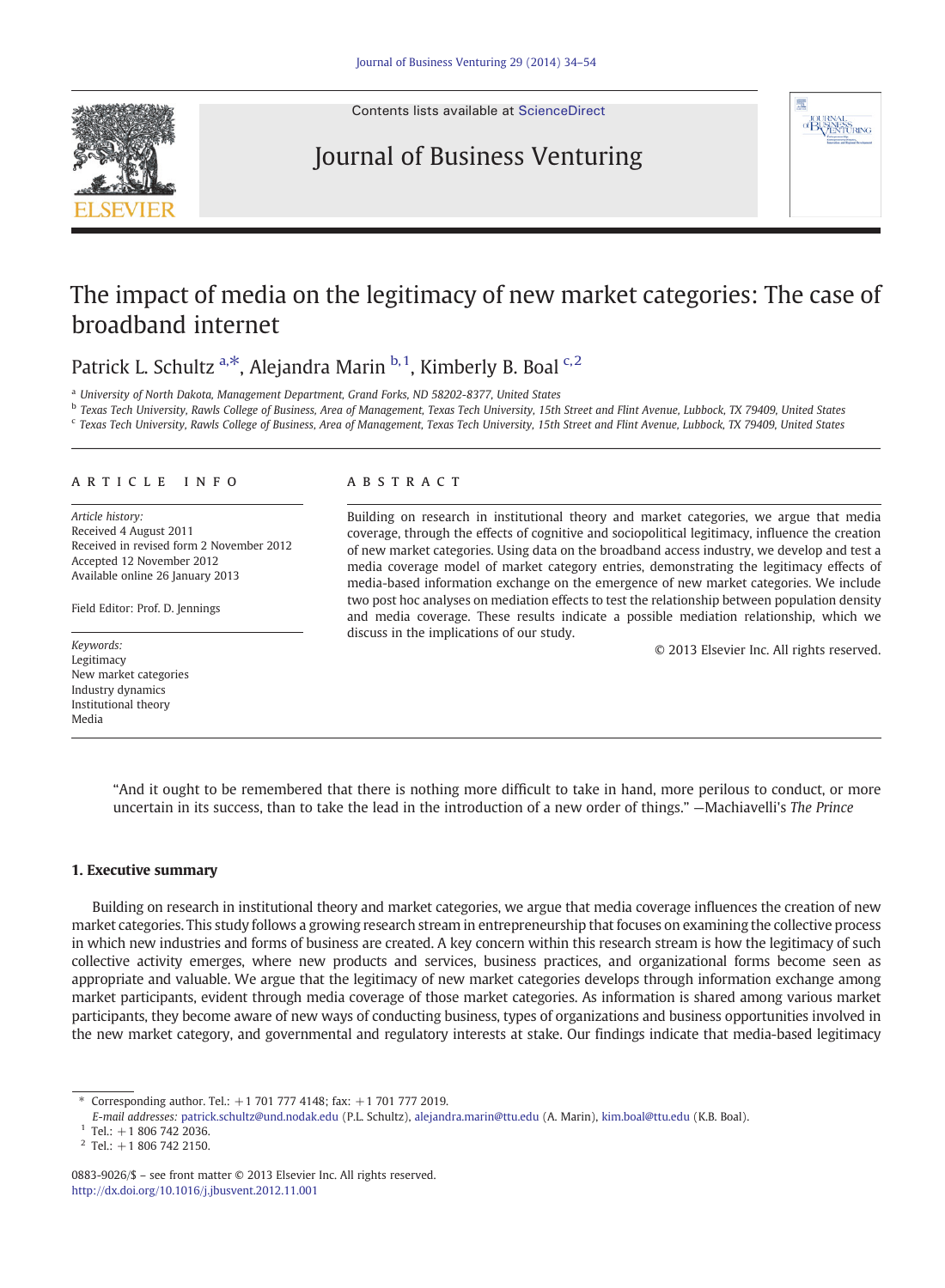effects exert a stronger influence on the creation of new market categories compared to the effects suggested by prior theorizing following a population ecology approach. Moreover, this study also provides an opportunity to examine a wider variety of effects on the process of new market emergence.

### 2. Introduction

In the past, entrepreneurship research has traditionally focused on the attributes of individual entrepreneurs (e.g., [Baum and](#page--1-0) [Locke, 2004; Carland et al., 1988; Gartner, 1988; Woo et al., 1991](#page--1-0)) and their propensity to found new companies (e.g., [Baum et al.,](#page--1-0) [2001; Bhave, 1994; Birley and Westhead, 1994; Gartner, 1985](#page--1-0)). Later research has turned to look at the cognitive and information processing capabilities that entrepreneurs show when making decisions (e.g., [Ardichvili et al., 2003; Baron, 1998; Busenitz and](#page--1-0) [Lau, 1996; Hmieleski and Baron, 2009; Mitchell et al., 2002\)](#page--1-0). In addition, there has been considerable research done on the environmental conditions that influence both venture creation and venture failure (e.g., [Freeman et al., 1983; Hunt and Aldrich,](#page--1-0) [1998; Stinchcombe, 1965; Thornton, 1999\)](#page--1-0). Within this research stream, many studies have examined the influence of contextual variables on venture creation. An implicit assumption within these studies is that entrepreneurial activity will arise whenever conditions are "right" (c.f., [Schoonhoven and Romanelli, 2001\)](#page--1-0). Therefore, several scholars have taken the perspective that entrepreneurial activity lies at the "nexus of opportunity and individual differences" ([Alvarez and Busenitz, 2001; Eckhardt and](#page--1-0) [Shane, 2003; Shane, 2000, 2003; Venkataraman, 1997:123](#page--1-0)).

In contrast, a less common research stream has a broader conception of collective activity as the principal driving force in processes of venture creation and especially industry creation (e.g., [Forbes and Kirsch, 2011; Kennedy, 2008; Mezias and](#page--1-0) [Kuperman, 2000; Rao, 2004; Van de Ven, 1993; Van de Ven and Garud, 1989](#page--1-0)). Scholars within this research tradition recognize that entrepreneurship can be seen as a collective process that requires effort and coordination of several actors. Researchers are focusing on understanding these market-creating activities of collectivities (e.g., [Schoonhoven and Romanelli, 2001](#page--1-0)). Examples of this research stream include the study of community dynamics in the birth of a new industry [\(Mezias and Kuperman, 2000\)](#page--1-0), collective claim making in order to gain legitimacy in the early periods of the automobile industry [\(Rao, 2004\)](#page--1-0), personal networks on the acceptance of a revolutionary new product ([Granovetter and McGuire, 1998](#page--1-0)), and media coverage on impressions of key stakeholders ([Kennedy, 2008; Pollock and Rindova, 2003](#page--1-0)), among other studies. In this study, we contribute to this line of research by examining the effects of industry discourse evident through media coverage in the creation of the broadband internet industry.

These studies concentrate on entrepreneurial opportunities that are located at the collective level (i.e., new industries). As [Forbes and Kirsch \(2011: 590\)](#page--1-0) recently argued, "the emergence of new industry is an important phenomenon that remains relatively neglected by researchers". [Van de Ven \(1993\)](#page--1-0) observed that seldom can an industry be developed by single firms alone in a vacuum of a community or social context [\(Van de Ven, 1993](#page--1-0)). Emerging industries then present a variety of challenges to participants (i.e., sellers, regulatory agencies, suppliers, customers, media organizations, etc.) that do not appear in more mature ones—new forms of organizational activity do not fit neatly into existing categories of acceptable business practices, patterns of seemingly appropriate behavior have yet to appear, and regulatory structures have not developed ([Aldrich and Fiol, 1994;](#page--1-0) [Kennedy, 2008](#page--1-0)). Consequently, the achievement of legitimacy can be particularly challenging for new ventures operating in new market categories—at the creation of an industry, when there are few firms and strategies and practices are still developing (e.g., [Navis and Glynn, 2010](#page--1-0)).

In order to better understand the creation of new market categories, a clearer understanding of how legitimacy arises during the earliest moments of industry formation must be achieved. In this regard, recent studies have started to examine the role that field level processes such as social movements ([Rao et al., 2000\)](#page--1-0), demonstration events and performance measures ([Rao, 1994, 2004](#page--1-0)), and ceremony rituals [\(Anand and Watson, 2004](#page--1-0)) play in the legitimation processes of new organizational forms and/or field formation. In this tradition, scholars are also looking at the role of media in market formation [\(Kennedy,](#page--1-0) [2008; Pollock et al., 2008](#page--1-0)). Scholars recognize that for newly emergent categories, legitimacy might require structural means that reach different audiences and in this way creates and recreates levels of appropriateness of these new organizational forms.

The purpose of this study is thus to examine how different dimensions of legitimacy are created by the use of media and how these different dimensions will influence the creation of new market categories. Moreover, in our analysis, we find that level of density and media coverage types interact in ways not shown by previous research. This study therefore contributes to a better understanding of industry emergence and the role of media in market creation. To do so, we use the broadband access internet companies, as an example of a new market category for a number of reasons. First, the rise of the personal computer industry in the late 1970s and early 1980s, and the subsequent emergence from the 1990s onward of related technologies involving the Internet fueled waves of new types of business centered on telecommunications and information systems. The industry then arose at the intersection of a number of different actors and interests. Second, financial markets and governmental regulators struggled in evaluating these new industries. Third, the legitimacy of the industry would be influenced by a competition over the utility of broadband in a variety of different applications (e.g., high-speed access to Internet, enhanced video services, new telephone functions, or other yet-to-be developed applications). The legitimacy of the new industry would ultimately be shaped by the interaction of this diverse set of influences. Operating over all these interactions, mass media act as an important industry-structuring mechanism that conveys information that builds awareness of and affects the acceptance of the new industry while also shaping its future development.